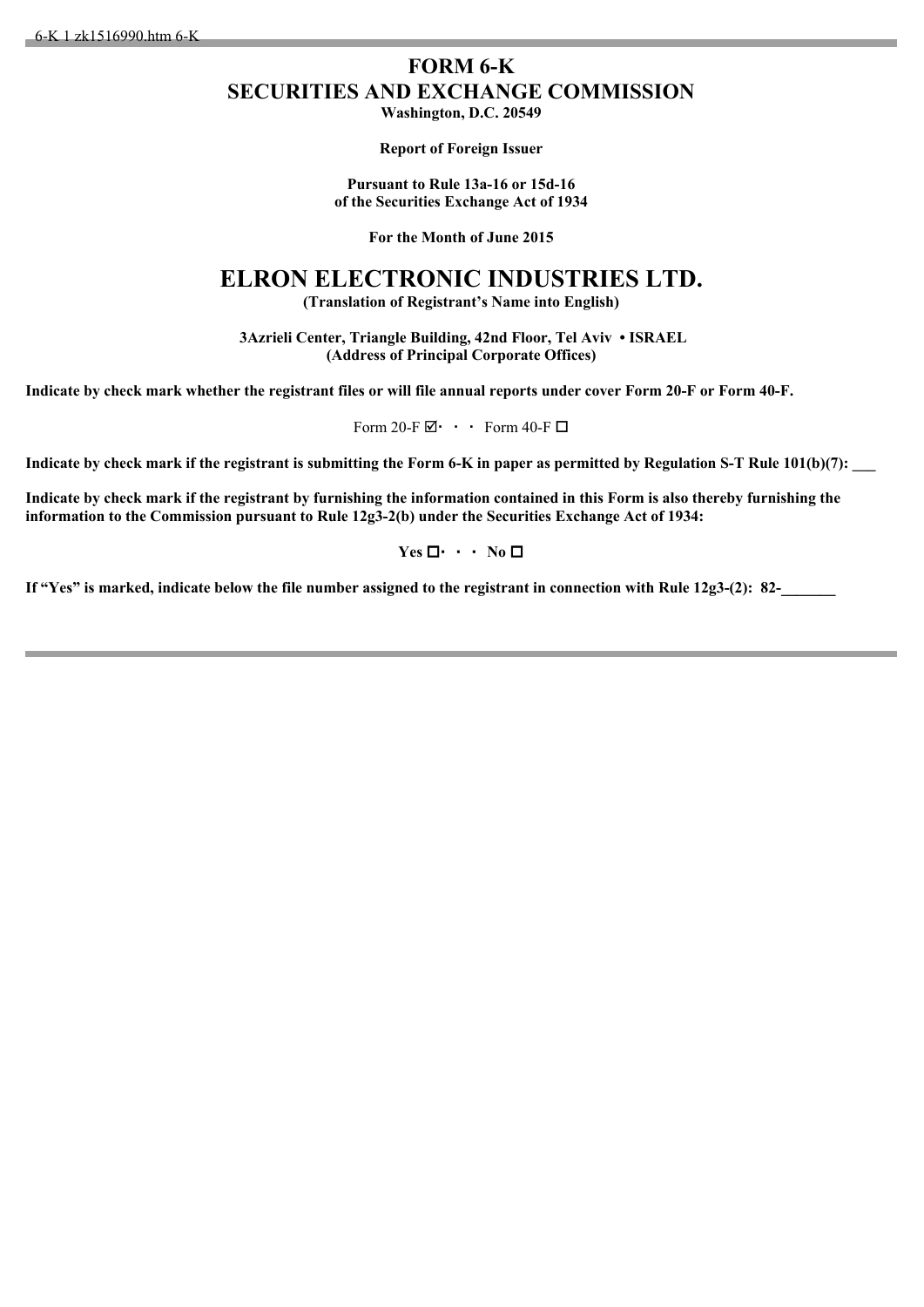On June 24, 2015, the Registrant filed an immediate report with the Israeli Securities Authority in which it reported the results of the Special General Meeting of the Shareholders of the Company convened on June 24, 2015:

The shareholders resolved to vote for the approval of the Company's engagement in a "Directors and Officers" insurance policy commencing on July 1, 2015 through Clal Insurance Company Ltd. for a period of 18 months, subject to the conditions specified in the Company's proxy statement.

The amount of shares voted: 22,648,997 The amount of shares voted for: 22,615,036

The amount of shares/securities voted which were not classified as shares held by persons who have a personal interest / as shares held by a controlling shareholder or interested party in the approval except a personal interest which is not a result of connections with the controlling shareholder 7,679,998 of which 7,646,037 voted for approval of the transaction and of which 33,961 voted against approval of the transaction.

The percentage of votes which were for approval of the transaction, out of the total number of voters not deemed to have a personal interest / as held by a controlling shareholder or an interested party in the approval except a personal interest which is not a result of connections with the controlling shareholder: 99.55%

The percentage of voters who voted against, out of the total voting rights in the Company: 0.11 %